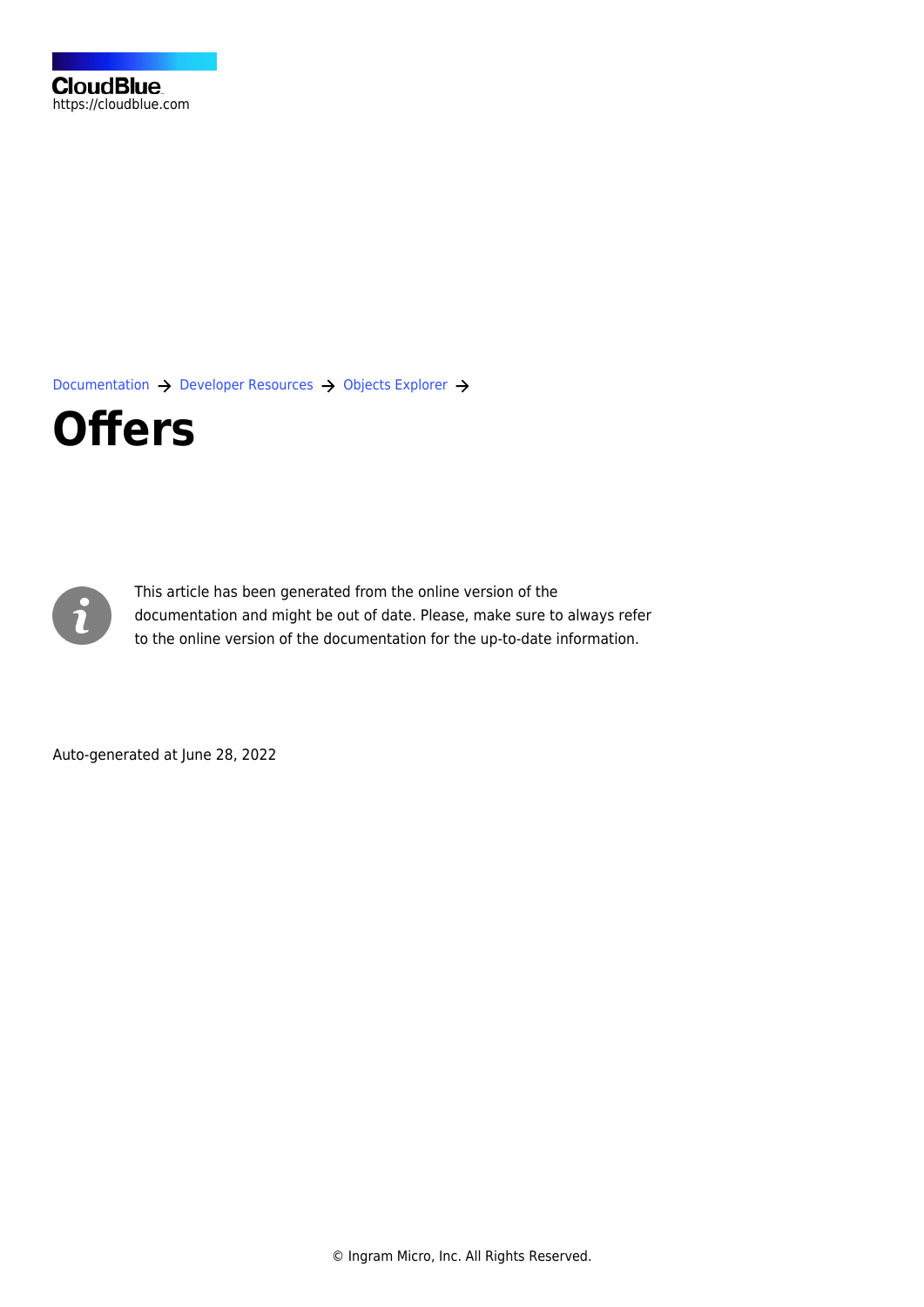## **CloudBlue**

## **Description**

Offers represents logical grouping of one or multiple product plans. Plans are service levels that provide different item quantity, product features, etc. For example, a product can have an offer for home and another offer for business with basic, standard, and premium plans. Furthermore, different plans usually provide different features and groups of features. Once Vendors generate a new offer instance, the system assigns the Private status to this offer. Vendors are required to define their offer and save its public version to transfer it to the Ready state. In case Vendors add their offer to their listing request, the system assigns Listed state to this offer. The following provides more information on available offer statuses and transitions on the CloudBlue Connect platform.

## **Additional Information**

Please refer to the [Offers Management Module](https://connect.cloudblue.com/community/modules/offers/) documentation for more information.